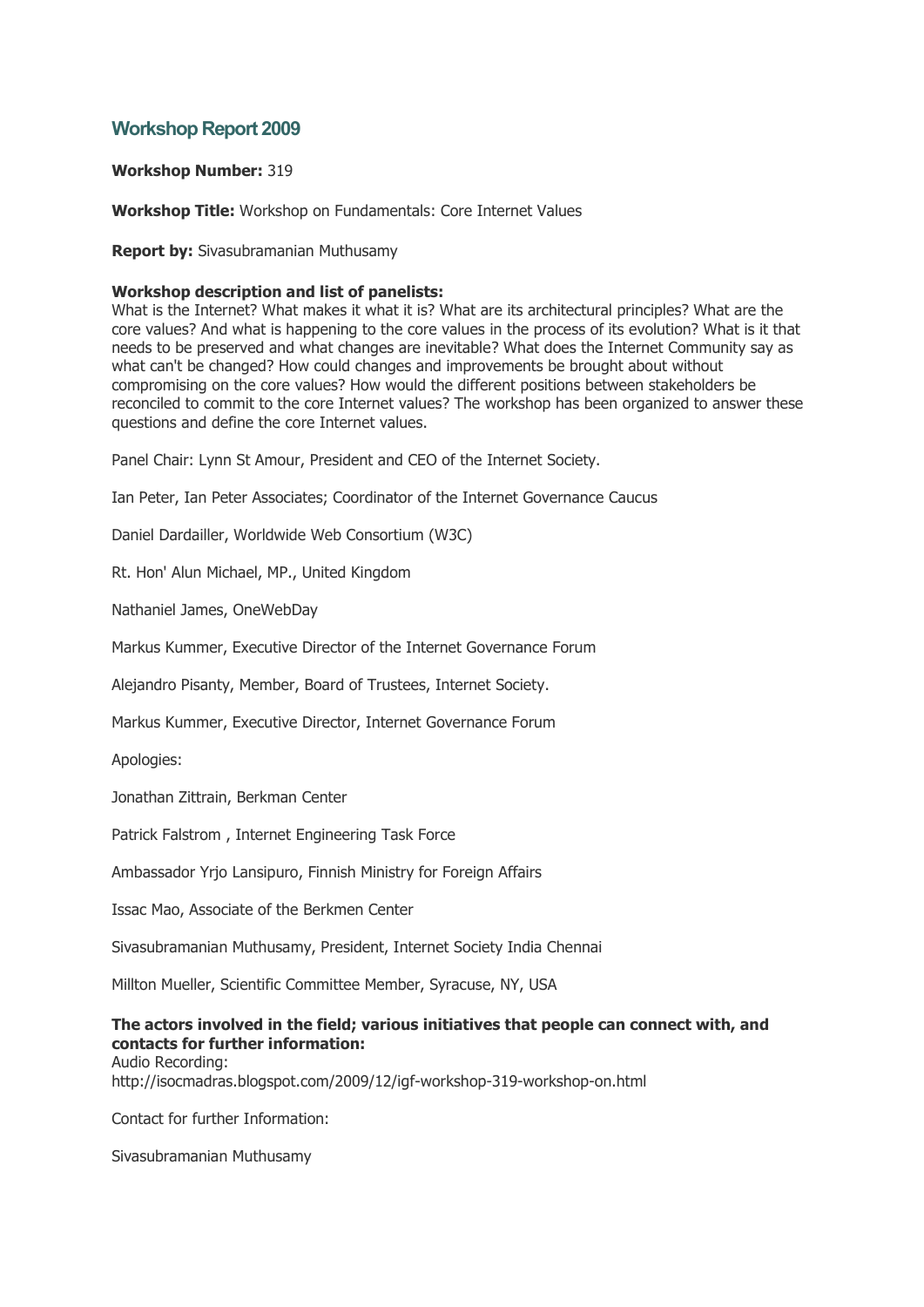Isoc India Chennai isolatedn@gmail.com

#### **A brief substantive summary and the main issues that were identified:**

Lynn St. Amour, President and CEO of the Internet Society

Internet is much more than a technology. Its origin was not a single act of invention, but very much a process of collaboration and cooperation, based on shared values, processes, practices and ideals that actually underline the Internet, in addition to the technical developments. The Internet Model is characterized by open standards, transparent governance, community-driven processes. with architectural principles governed by a common set of operating values. The model relies on processes and products that are local, bottom-up, and accessible to users around the world.

Daniel Dardailler,. W3C Associate Chair for Europe and Chair of the Official Liaison Task Force of W3C.

On a technical level, Internet is a layer and the Web is an application on top of that layer. The Web is completely independent of the Internet. On the Internet everything is extensible and independent of each other.

In comparison with other technologies such as telephone, the Internet is based on open standards, everybody is able to participate in the design process.. These are the principles that came with the development of the Internet.

We have one root and need to maintain that because multiple roots would break one of the essential principles The Web is sending data through a pipe and we don't want the data to be looked at by the careers, by the ISPs, for example. We don't want the data to be fast-laned or restrained. This principle of network neutrality is important.

Web is the user interface. It is the top of the stack over which applications reside. There are specific principles that govern the worldwide web. The web is accessible to all users, irrespective physical disabilities of the users, and irrespective of the type of devices used to access the web. On the web, content is separate from presentation. The web has a lot of principles -architectural principles that define a resource, address. Even for filtering there are principles. There should be meta data and the filtering should be done objectively.

The central principle is the principle of choice: we want users to be able to buy whatever platform, browser, etc. from different places of their choice. With the phone system, it is not like that. The Internet has been on the forefront of choice and participation

RT Hon Alun Michael MP, Labor and Cooperative Party Member of the British Parliament, Secretary of State for Wales, Minister for Rural Affairs

We need to grasp three nettles (A nettle is something that if you grasp it it leaves you alone, but if you brush against it, makes you turn out in a rash )

1) We are dealing with a future not yet conceived, so existing management techniques of the past and present are likely to prove inadequate - i.e. the management tools of the industry, management tools of the government, management tools of the International community, and management tools of legislation- they are far too slow to keep up with the developments and changes of the Internet.

2) core internet values laid out by Vint Cerf are largely technical values, but Internet is used by all of society and it affects the whole of society - even those who are on the other side of the Digital Divide. It is not just about the architecture of our online city, Cities very often don't turn out as their original architects intended, once they are populated. So, it is not just about technology, but about the behavior of the inhabitants, in this case, the Internet Users who arenow defining the Internet

3) We not only have to listen to young people, we need to hand-over to young people ( we need to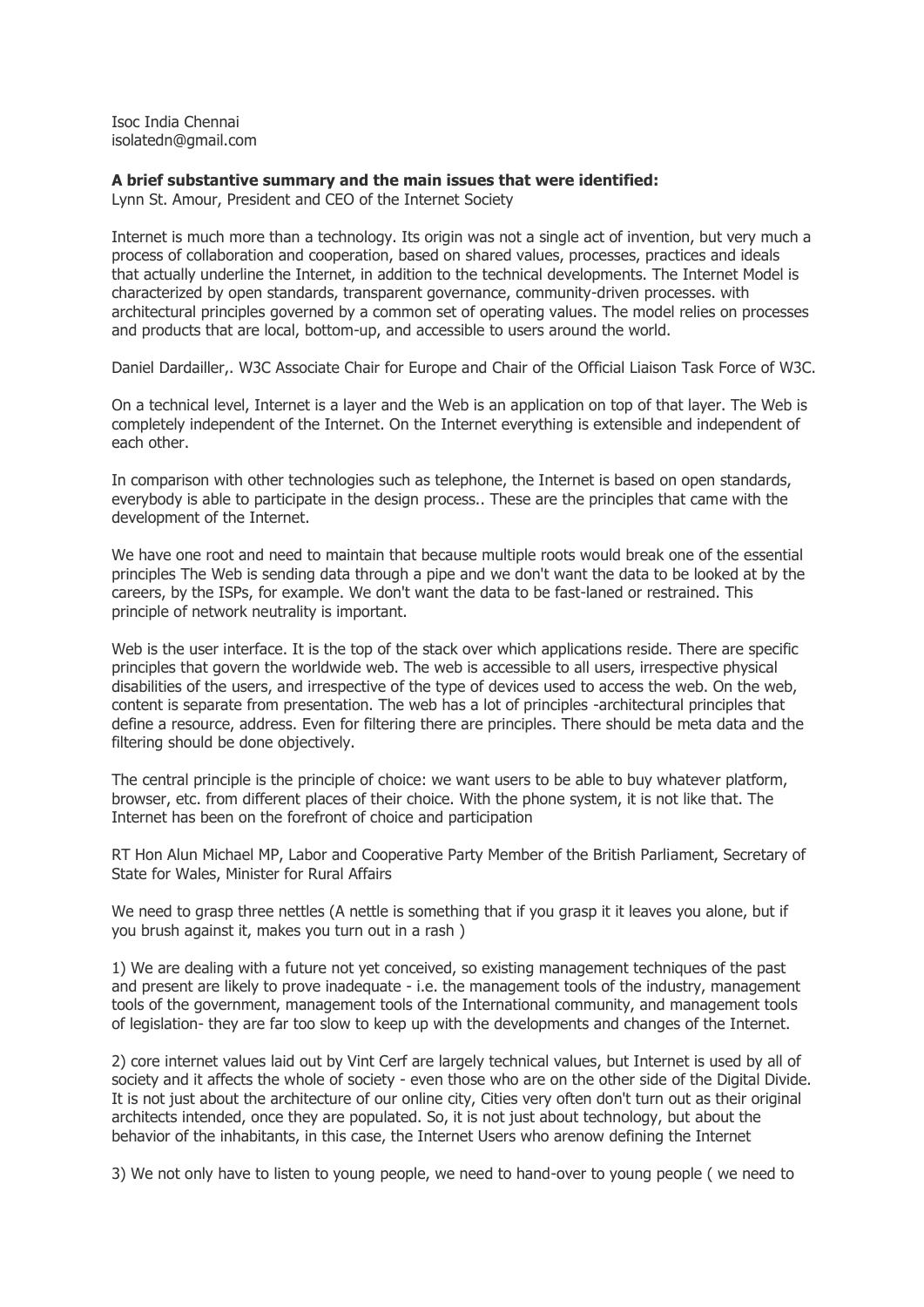give them a day on the main stage ) Young people who grew up with Internet approach the Internet in a totally different way and their talents could be made use of and they could be engaged in a positive way.

IGF needs to help communicate with policy makers, who might not know what this workshop is talking about. Do legislators understand what they are doing? Most legislation is a reaction to demands, requirements and problems, rather than designed to bring about a particular outcome.

And on the other side, does the IGF community understand policy makers and legislators? the pressures on Ministers? the Media Voices that very often go for quick solutions by headlines and demand that something be done?

Are policy makers overwhelmed by the exaggerated concerns of cyber-security? All that they need to do is to listen to an average speaker from the FBI who would frighten the living daylights out of those who listen to them. It is true that there are enormous dangers.

What is required is proportionate response, which is scientific, evidence based and people based. There certainly is the danger of disproportionate responses in legislation. Are there dangers of overregulation? Yes--it happens on nearly everything: "Laws rarely prevent what they forbid" If the Internet Community provides answers to some of the people related issues, then there is the opportunity for much better governance in the real world as well as online governance.

Proposals to fix a problem threaten the core values of the Internet, but if experts, or, those who care about the core values do not provide answers to problems, there would be crude regulation. We need to show that a cooperative approach works and that core internet values deliver a healthy community. We have to deliver solutions instead of relying on the last refuge of the policy makers.

Nathaniel James, Executive Director, One Web Day

Article 19 states that everyone has a right to freedom of opinion and expression, through any media, regardless of frontiers. Real value of Internet is in it being a human network of users. A discussion of core internet values must begin with the human value of users. Do users value the End to End principle, the Open Innovation system, a unified and secure root, the IP address system ? Most of the users do not know about these principles and values. They value the Internet as an expression of their deeper values and aspirations - expressions, collaboration, dissent, freedom, democracy, family, friendship, community, opportunity, justice and fun, of respect the deeper values of Internet.

Internet Community is a network of lawyers, experts, engineers, business and NGO leaders, but unfortunately democracy of experts is not a democracy at all, but a technocracy. Democracy requires strategies for grass root engagement.

We need to frame internet controversies over privacy, identity, security etc., in the context of deeper human values. We must begin by reaching out to other sectors – human rights, social services, health sectors and helping understand how Internet Governance has an impact in the realization of their core values.

Markus Kummer, Executive Director of the IGF:

IGF is less of a technocratic gathering than some of the specialized gatherings are - e.g. ICANN which discuss specialized matters that are arcane to the outside world. - IGF has a mix of societal and technological questions. Governments work differently than the Internet Community. Governments and the world of Inter-governmental organs and world of treaties are based on a system that came out of the Westphalia Peace Conference of 1648, on the principles of sovereignty, hierarchy, pyramids. Internet is the opposite of all that-- it is borderless, it it bottom up, it is a network of networks, it has very flat hierarchies, it is about cooperation, collaboration, not about giving orders to subordinates. IGF is an attempt to bring these two cultures together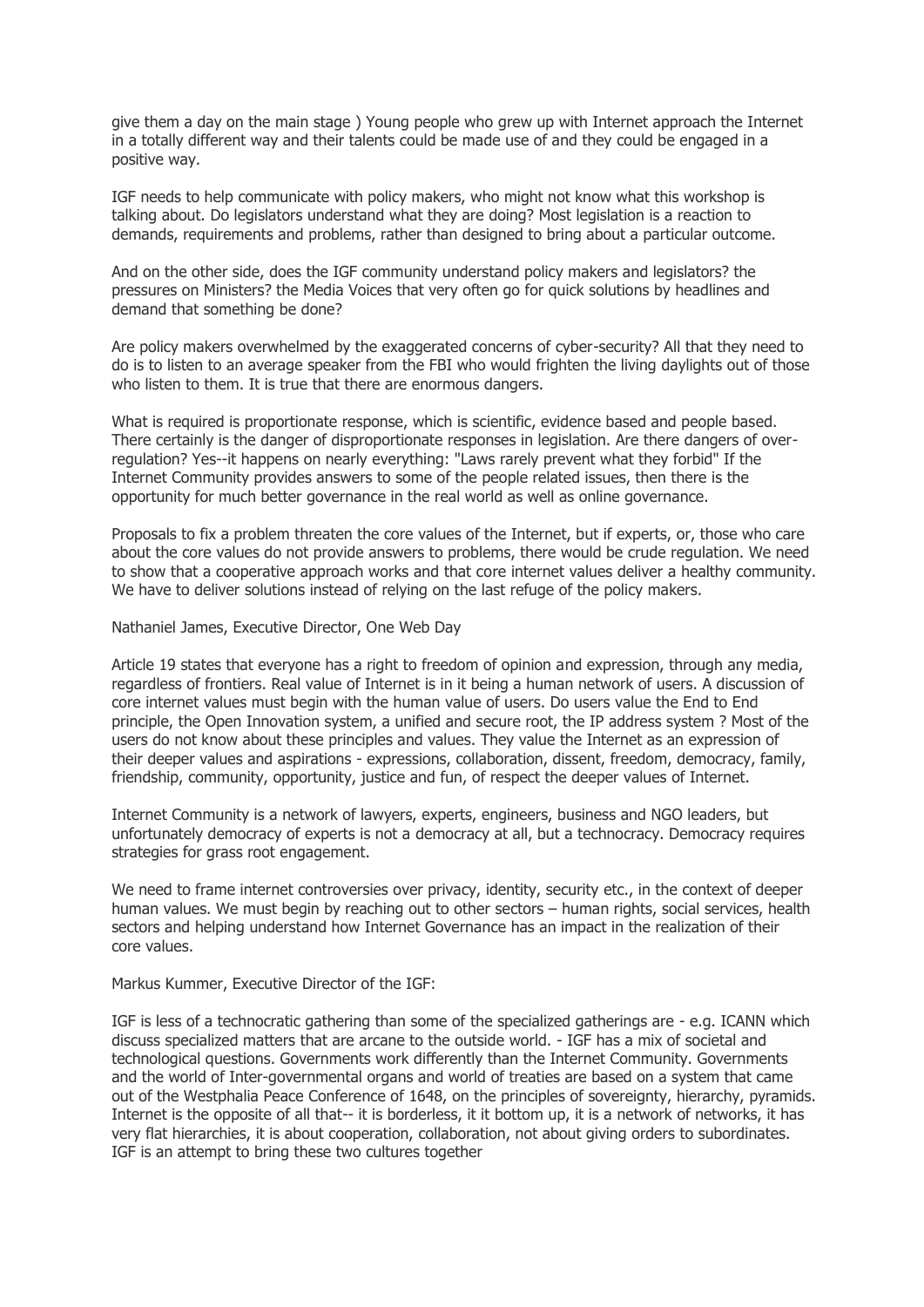Nation state has a very well-structured way of operation. On the Internet, networks are forming independently of formal hierarchy. This is an interesting development. Governments are struggling with this and how the Internet undermines the existing processes. It becomes difficult to combine the sovereignty of the nation state with the freedom of the borderless world. The IGF has adopted the principles of the Internet--open, collaborative, transparent and the intelligence is at the edges.

Alejandro Pisante Professor at the National University of Mexico, Member of the Board of Trustees of the Internet Society and Chair of the Internet Society Mexico and former Member of the ICANN Board

Internet was conceived as a means of communication between computers. Before Internet computers that shared the same protocol communicated within their networks, but not outside their networks. Internet got various networks to communicate with each other with a common protocol. The computers became inter-operable and this was done by merging standards. It was necessary to make the protocols extra-simple to make the computers communicate across networks.

Standards were developed without hierarchy--as the Internet network had no hierarchy. For instance the Request For Comments (RFC) which as a part of the Internet standard making process, are always provisional, always subject to improvements.

One of the principles outlined in Interesting concepts that originated in RFC760, extended in RFC 1122 was "Be liberal with what you receive and conservative with what you send» This was a technical standard at that time, but later became RFC 1855 which is netiquette translated to human behavior of not complaining about receiving what one doesn't like and not sending out unnecessary communication. This is a very fundamental principle that is built into the technology, protocol. Openness on the Internet is about your computer being open to receiving all sorts of communication which translates to the user being tolerant and open to receive communication, and the network being open to communication. 'openness' has technical and human/organizational dimensions (i.e. "layer 8" discussions such as network neutrality) and is one of the values that is under threat. This is tolerance of communication, one of the core values under threat. "layer 8" is human and organizational restrictions imposed over network communication.

The network operators are to treat all packets as equal. They are not to give preference to their own or favored traffic, as in the case of an ISP who owns a television company giving preference to its television content over other content on the Internet.

.

The Internet is distinct from the "owned network" model, such as that of phone companies who owned the cables, equipment and even the telephones. The telcos are trying to take the Internet back to the owned network model through the NGN (and sometimes 'new' is actually going back to the old, what is called 'change' is change backwards.)

To really continue this innovation in communication, allowing smaller companies and smaller civil society organizations their respective roles and not let these be crushed by constraints that are artificially built into the technology, or operated without being inbuilt.

Ian Peter of Ian Peter Associates, Coordinator of the Internet Governance Caucus and Founding Director of the Global Association for Progressive Communications.

A 1983 study looked at mass media, and came up with the idea that the purpose of all this media is the development of human kind. We can apply that to the Internet. Internet is a tool for our development.As a tool for our development it is an extraordinarily powerful one, an extraordinarily useful one.

Technologies have a way of evolving: examples include radio, telephone, internet, how TV is watched. Telephone was invented as a music device. Radio began as ham radio for people to talk to each other. Internet started as mainframe computers talking to one another, then personal computers were added and now the most dominant device is the mobile device. We don't watch television the way we used to. In Hollywood, the era of the blockbuster is finished.